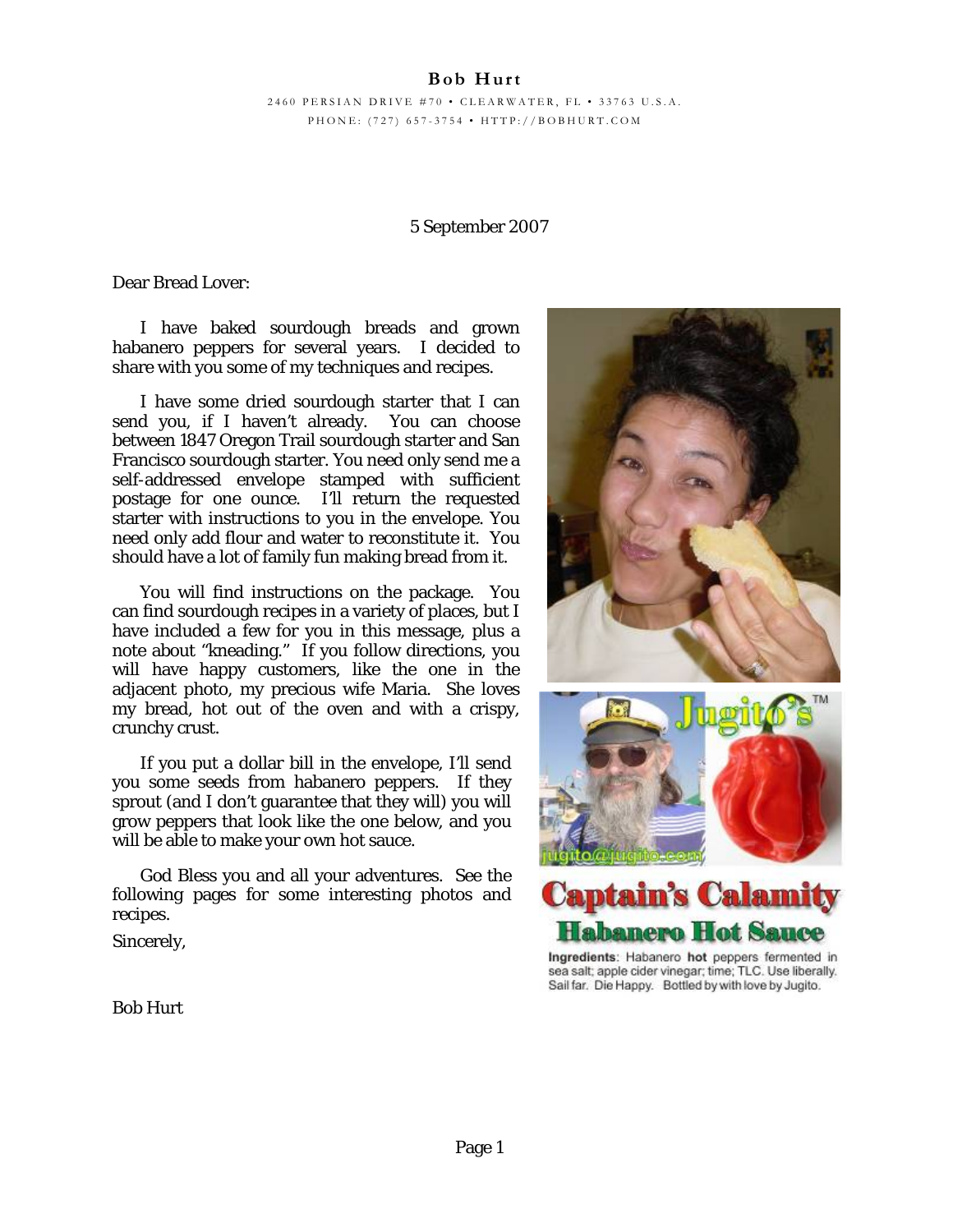### **SOURDOUGH BREAD AND SAUERKRAUT**

Your sourdough bread will look like that to the right. It goes well with cheddar cheese and sauerkraut (German for sour fermented cabbage), which I also made, by the fermentation process. To make sauerkraut, you wash two heads of cabbage, slice them thinly, sprinkle them with a tablespoon of salt, push them down into a 1 gallon jar or a crock, and fill with distilled water. Weigh the mass down with a bag of water. It lets gas escape. Cover it with a lid lightly and push it down daily as necessary. It will ferment within a couple of weeks and you will have sauerkraut, excellent with hot dogs, sausage, or other pork meat, and sourdough bread with butter and cheese. Store the unused sauerkraut in the refrigerator, covered. It will keep for several months.



## **RED SAVINA HABANERO PEPPERS (OUCH! HOT!)**

Maria picked this pile of peppers from our habanero pepper bush. I removed the seeds and stems, added 5% salt, pulverized them in the blender, put them in a jar (pictured) to ferment at room temperature. After a month, I put it in the refrigerator to let it age for months. The taste mellows, but retains its heat, with age. I suspect these have a relation to Red Savinas, hotter than all but two known pepper varieties. I like to rub a little pepper mash onto shredded cabbage before adding water to make sauerkraut, to impart a tiny bit of heat. Make pepper sauce by adding 50% organic apple cider vinegar to fermented pepper mash. Experiment with other ingredients in the ferment like pureed carrot, onion, garlic, herbs, or spices. Refrigerate sauce if you add cooked ingredients.

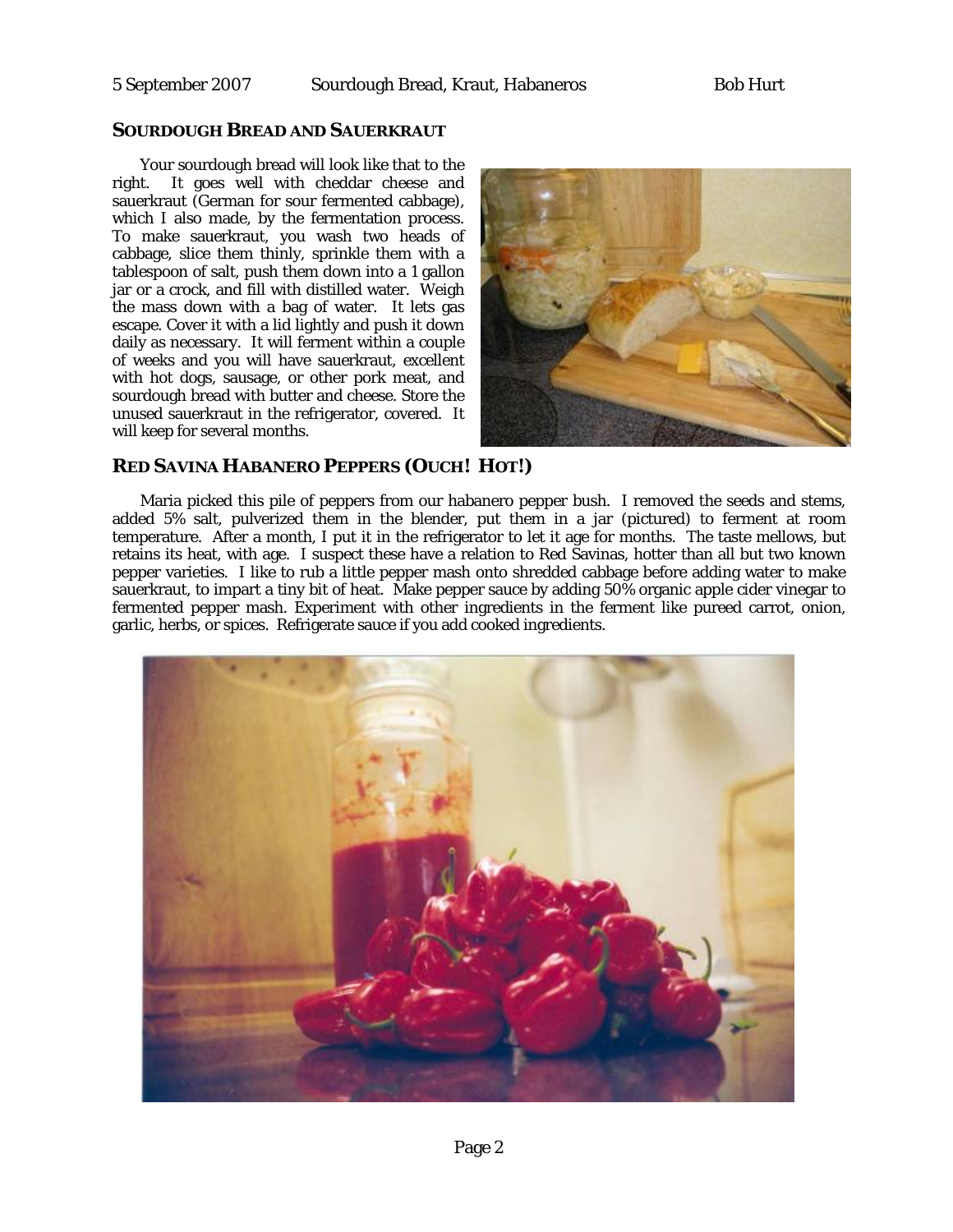## **HOW TO MAKE SOURDOUGH BREAD**

#### **INTRODUCTION**

Good sourdough bread smells and tastes sour, has a chewy texture, has rather large crumb (holes in the bread), and has a crispy, crunchy crust. The crust becomes soft if you store the loaf in a plastic bag. It tends to absorb the moisture in the crumb. So, you should eat the loaf on the day you bake it, or soon thereafter., if you want to enjoy the crunchy crust.

The bread gets its sour taste from a long ferment of the bacteria in the dough. The bacteria produce acetic acid which causes the sour flavor. The bread gets its large crumb from the undisturbed ferment of the yeast in the dough, and from the expansion during baking of the gas produced by the ferment. The yeast produces carbon dioxide gas and alcohol.

In order to make the dough produce a sour taste, you must let it ferment for many hours, during which time it also rises. In order to make the gas bubbles stay in the dough, you must make the dough thick, not runny, and you must knead or stretch and fold it in order to make the protein strands known as gluten bind together.

In order to obtain the bacteria and yeast cultures in order to start the fermentation, you must either develop your own, or you must purchase or receive from a donor the starter cultures. Then, you must keep them alive in your kitchen by feeding the starter periodically with its favorite food: flour and water. If you bake bread daily, you keep the starter on the kitchen counter and feed it at least twice a day.. If you bake weekly, you keep it in the refrigerator and feed it at least once a week.

Differences exist between sourdough starters, depending on their areas of origin. Starters originating in cool, humid climates differ from starters originating in warm, dry climates. For example, San Francisco sourdough starter makes doughs that take a long time to rise and therefore deliver a more tart natural flavor. On the other hand, 1847 Oregon Trail starter has a more active yeast that makes the dough rise rather quickly, thereby yielding a bread with a lesstart flavor. You can change the effect of the bacteria and yeast in a given starter on your bread by changing the temperature and humidity of the ingredients and the proofing (rising) location.

Over the centuries bakers have studied doughs and breads, and they have empirically evolved many techniques for making the starter, dough, and baked loaves. I shall explain only a few methods in this article, methods I use.

**A note about preparation.** Before you start any cooking or backing activity, study the recipe, picture the process in your mind, and then gather together all of your ingredients, utensils, containers, and pans. Pre-measure your ingredients in advance. Cut, chop, and grind your ingredients as needed in advance. Put all ingredients ready-to-use into suitably sized containers within easy reach. Pre-grease your plastic bags and baking pans. Pre-clean your baking stone. Pre-flour your proofing basket. Pre-heat your oven. Take out your testing thermometer. Pre-fill your spritzing bottle with water. Pre-fill your cake pan with water and put it on the bottom oven rack. If you follow the above advice, you will make fewer mistakes and suffer less frustration and nervous tension, and your activity will become a pure joy.

#### **HOW TO MAKE SOURDOUGH STARTER**

If you don't buy your starter or receive it from a friend, you can make it yourself. In a 1-pint clean glass jar, stir together 1/4 cup each of unchlorinated water and store-bought or home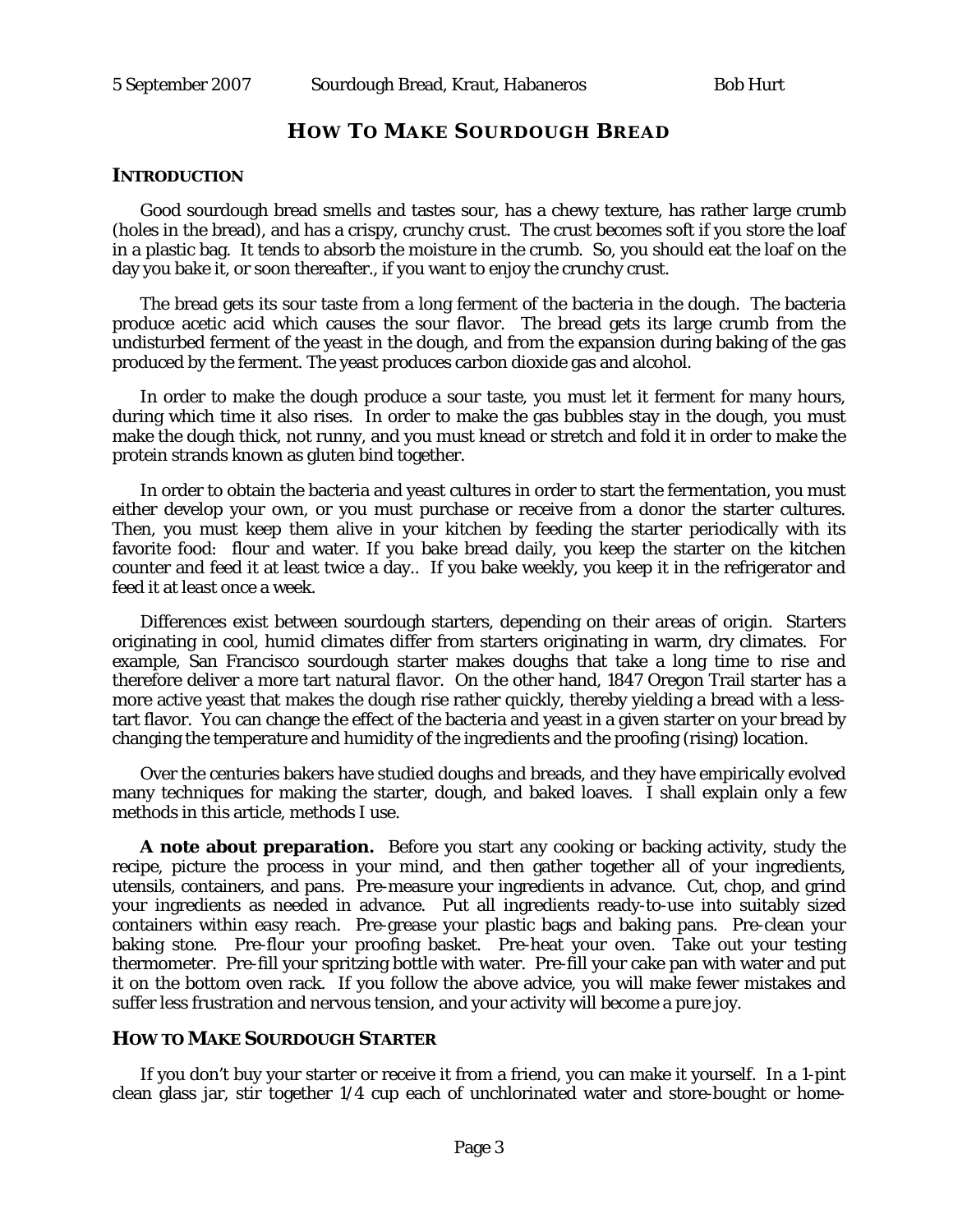ground wheat flour with a teaspoon of sugar. Cover with cheesecloth and set out of the way in a warm but not hot place your kitchen. Don't expose the mix to direct sunlight. Don't worry if your kitchen seems cool, but the starter will not develop near, at, or below freezing. Starter contains about 60% water and should not contain less than 50%.

Within two weeks the mixture will start bubbling. That means bacteria and yeast in the air or flour have started consuming the nutrients in the mix and producing gas. If it smells rotten, throw it out and start anew with a jar you have boiled in water for 20 minutes. If it merely smells sour and perhaps a little yeasty, you have good starter.

Feed your starter by mixing together equal weights of starter, flour, and water. Then let it sit till it robustly bubbles, about 9 hours. Repeat and wait 8 hours. Repeat and wait 3 hours. You now have starter ready to use to bake bread.

Save some starter for your next batch of bread. Put  $\frac{1}{4}$  cup of the starter into a clean glass jar that holds 1 cup, put the lid on the jar, and save it in your refrigerator. Or cover the jar loosely and set it on your counter top if you plan to make dough the following day.

Feed the starter weekly if you refrigerate it, or twice daily if you leave it out in the kitchen. You can keep starter alive for years, centuries, or millennia this way. For example, you can obtain starter that people have fed and kept alive since the 1847 Oregon Trail pioneer days by visiting [http://home.att.net/~carlsfriends/.](http://home.att.net/%7Ecarlsfriends/)

You can and should dry some of your starter, both for giving away to friends, and for emergency use in case something goes wrong with your wet starter. I dry mine this way:

- 1. Feeding the starter, adding a little more water than usual
- 2. Let it sit for several hours till bubbly
- 3. Spread it thin with a rubber spatula onto several Teflon-coated cookie sheets.
- 4. Set the cookie sheets in the oven with the light on and door ajar, monitoring the temperature to ensure it does not exceed 120 ° F..
- 5. When it dries, the starter flakes up as it breaks loose from the Teflon surface.
- 6. Gather the flakes and put them into a zip lock bag.
- 7. Label the bag with instructions.

The dried starter will keep in the freezer or refrigerator for a year or more.

Use this process for making starter for baking bread at home. Start with 15 grams (a tablespoon) of stirred-down starter (bubbles removed) in a 1-quart glass or plastic container.. Stir in 15 grams each of flour and water, cover and let it ferment 9 hours, stir in 45 grams each of flour and water, cover and let it ferment 8 hours, stir in 135 grams each of flour and water, cover and let ferment 3 hours. You will have 405 grams of starter, enough to make 3640 grams (8 pounds) of dough. From this you can make four 2-pound loaves. You will how to calculate weights for ingredients in the next topic.

Remember, 1 pound  $= 454$  grams; 1 teaspoon  $= 5.1$  grams (salt or water)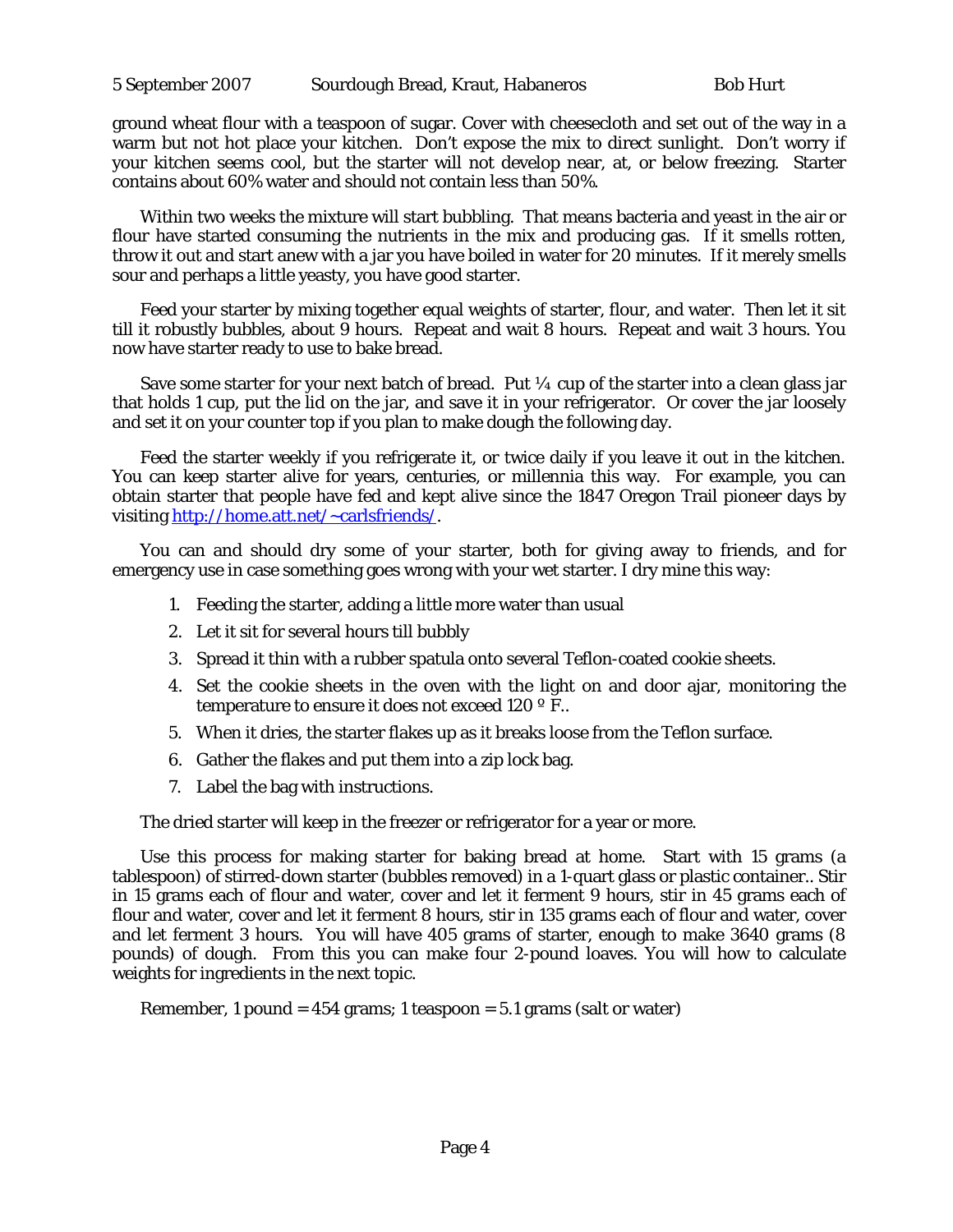## **SOURDOUGH BREAD – THE KNEAD METHOD**

-

You knead dough in order to develop the gluten so the strands of dough will stick together, making the loaf hold its shape and keeping bubbles inside the dough during the rise.

**Ingredients.** I use the following ingredient proportions for kneaded dough, and I weigh them with a multi-purpose scale[1](#page-4-0):

| Weight              | <b>Volume</b>       |
|---------------------|---------------------|
| 91g                 | $\frac{1}{2}$ cup   |
| 273g                | $1\frac{1}{4}$ cups |
| $455g - 1$ pound    | $3\frac{1}{2}$ cups |
| 9.1 <sub>g</sub>    | 2 teaspoons scant   |
| $827g - 1.82$ pound |                     |
|                     |                     |

The above recipe will produce a finished loaf that weighs about  $1\frac{1}{2}$  pounds.

Note that flour and starter do not have precise correlations between weight and volume. Both contain varying amounts of air that take up space. I stir down the starter only slightly, and I figure cups of flour as scooped straight out of the bag.

**Mix and Knead.** Mix the starter and water together thoroughly, then mix in the salt, then mix in the flour, then knead.. Start your bread by putting the water and starter into the bread mixer. I recommend a **[KitchenAid](http://www.kitchenaid.com/catalog/category.jsp?categoryId=310)** or similar mixer, but I use an old-style **[Sunbeam Mixmaster](http://www.sunbeam.com/productdetail.aspx?PId=224)** that tries to hop all over the counter as it kneads. Turn on the mixer and slosh those ingredients around while you weigh the flour. Mix in the salt. Pour the flour into the mixer while it runs a very slow speed. As the ingredients incorporate, turn up the speed slightly to knead and scrape the edges of the bowl as necessary to incorporate all dry ingredients. Knead for 5 minutes – no more and no less. You will notice that the mass of dough clings together and does not stick much to the edge of the bowl.

**Add nuts, seeds, and fruit.** If you want to add seeds, nuts, or fruit, you can add them now, but you might break them apart, especially dried fruit like raisins. Alternatively, to avoid disintegrating the fruit, lay the dough on the table, stretch it out, sprinkle the nuts, seeds, or fruit onto the dough, and roll it and fold it to seal them in.

**Proof the dough (let it rise).** Coat the inside of a plastic bag or large glass bowl with olive oil, plop the mass of dough in it, and cover or seal it. If you put the dough in a plastic bag, then set the bag in a bowl, you will more easily see the amount it rises. Let the dough sit at room temperature till approximately double in volume. This can take up to 5 or 6 hours.

**Preheat.** For no-fuss baking, preheat the oven to 375° F. You may bake it at a higher temperature, but it takes more care, as you will see below.

**Punch Down and form Loaves.** Punch down the dough by opening the bag and mashing down on the mass with your fist. Reseal the bag, wait 45 minutes, remove the dough, form loaves either as boules or in greased bread pans, and set them aside, covered with plastic or a floured

<span id="page-4-0"></span><sup>&</sup>lt;sup>1</sup> **About scales and weighing.** I normally weigh my ingredients. In summer 2007 I found a great electronic postal scale scale for \$27 including shipping on EBay, brand new. It arrived two weeks after I bought it, and has an accuracy of .1 grams for weights up to a kilogram, and ½ gram for weights up to 25 kilograms. Look for the Ultraship 55. It works beautifully.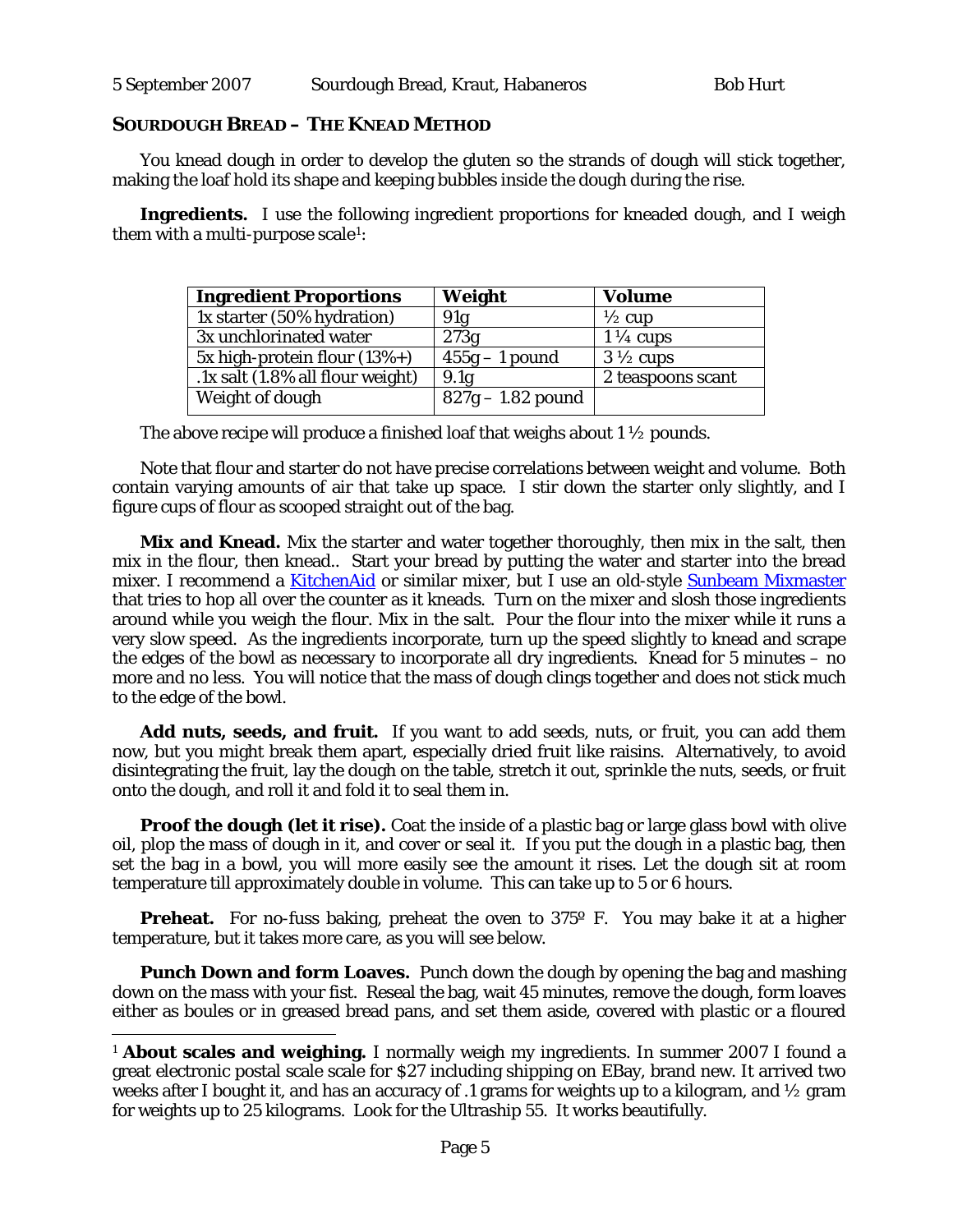floured cloth, to rise for one hour.

**Score and top loaves.** Uncover the loaves, slice them one or more time on the top with a razor knife or snip them several times with sharp scissors. If you don't sore them with a knife, the oven rise will explode the loaves, breaking the crust. You may brush the tops with milk or cream and sprinkle them with sunflower, poppy, or sesame seeds, or rolled oats.

**Bake.** Bake the loaves in the middle of the oven till brown on top and internal temperature has reached 190 º F. Baking them longer will dry out the loaves. Small loaves will take about 35 to 45 minutes, and larger loaves 50 to 60 minutes.

**Cool.** Remove the loaves from the oven, remove them from the pans immediately, and place them on a rack to cool for 30 minutes. The loaves continue baking internally on the rack so don't slice them before 30 minutes.

**Alternative for exceptionally crunchy crust.** Preheat the oven to 550º F, with a cake pan of water on the bottom shelf, spritz the oven walls with water when putting the loaves in to bake, and 3 more times at 3 minute intervals, paint the tops of loaves with milk at 15 minutes for a glazed look, and turn down the heat to 400 º F. Loaf tops should turn dark brown.

**Alternative for San Francisco Sourdough.** 3 cups starter, 3 cups flour, 2 tablespoons salt. No water. Mix the flour and starter, then knead 5 to 8 minutes. Add the salt and knead 5 minutes more. Put the dough into a heavily floured **[proofing basket](http://www.google.com/search?q=proofing%20basket&sourceid=groowe&ie=utf-8&oe=utf-8)**, put the basket in a plastic bag, poof the bag and tie it shut. Set the bag in the refrigerator for 12 to 24 hours. The longer you leave it, the tarter the flavor. Preheat the oven to 550º F with a cake pan of water on the bottom shelf. Sprinkle the hot baking stone or a cool cookie sheet with corn meal. Invert the proofing basket onto the baking surface. With a serrated or razor sharp knive cut a "C" shape in the top of the boule.. Spritz the oven walls with water, put the loaf in the oven, then shut the door. Spritz 3 more times at 3 minute intervals. At 15 minutes, paint the top with milk for a glazed look. At 20 minutes, reduce the heat to 450º F. At 30 minutes, rotate the loaf 180º to brown it evenly. At an internal temperature of 190º F remove the loaf to a cooling rack.

## **SOURDOUGH BREAD – THE NO-KNEAD METHOD**

You use this no-knead method of making sourdough bread if you don't want to knead the dough and you don't have a mixer. Several powerful dough strengthening mechanisms will go do the work of the mixer: hydration (getting the flower wet), fermentation (yeast producing gas), stretching the dough on the table, poking the dough to distribute gas, and folding to rearrange the mass and stimulate further fermentation.

- Dough hydration (percentage of water) 55% to 75% wetter doughs, up to 95%, do make good bread, and the doughs rise better.
- Flour in the starter should constitute 25% to 30% of the flour in the recipe.
- Bulk fermentation should last 3 to 6 hours, depending on the bread.

Seeds and nuts – if you use them, add them at the beginning

**Ingredients.** You can use the same ingredients as for the Knead method, but change the proportions to make it wetter.

| <b>Ingredient Proportions</b> | Weight | Volume             |
|-------------------------------|--------|--------------------|
| 1x starter (50% hydration)    | 227g   | $2\frac{1}{2}$ cup |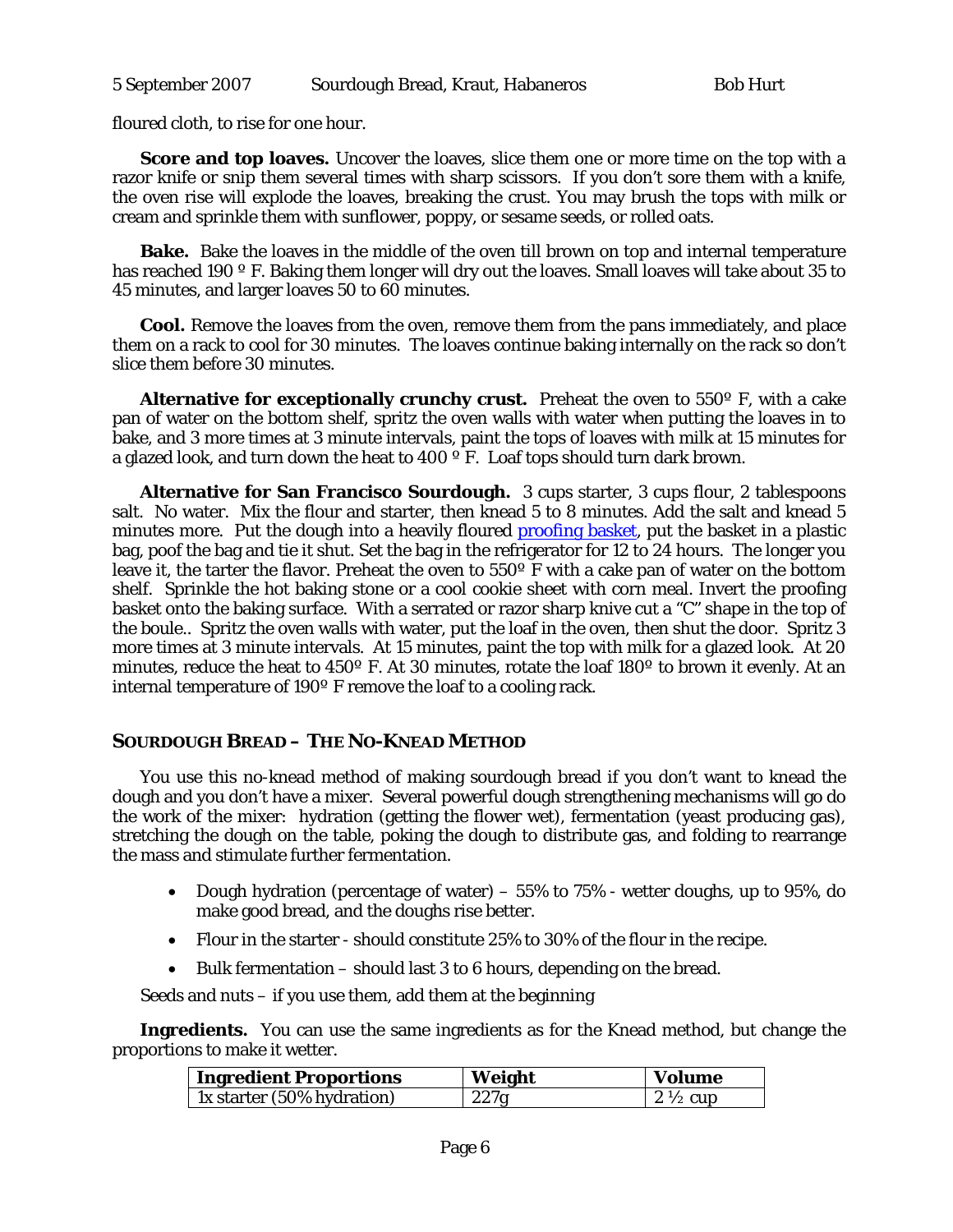| 1.2x unchlorinated water           | 273g                | $1\frac{1}{4}$ cups |
|------------------------------------|---------------------|---------------------|
| $2x$ high-protein flour (13%+)     | $454g - 1$ pound    | $3\frac{1}{2}$ cups |
| .045x salt (1.8% all flour weight) | 10.2g               | 2 teaspoons         |
| Weight of dough                    | $964g - 2.12$ pound |                     |

**Mix, rise, stretch, fold.** Roughly mix the ingredients, making sure to moisten all the flour. A poolish (very sloppy starter with high water content) might look like a slimy mess, but you don't have to mix it in thoroughly.

Repeat the following process 3 times

- 1. Let the dough sit in a covered container for 45 minutes. The first time it will not look impressive.
- 2. Dump out the dough onto a floured work table.
- 3. Spread the dough out until it forms a rectangle about 3" thick.
- 4. Poke the dough all over by pressing downward with the spread finger tips of both hands. This redistributes gas bubbles. Omit this step if you want large air pockets in the finished bread.
- 5. Fold the edges of the dough inward top and bottom, left and right, then over in each direction to form a big lump.
- 6. Put the dough back into container.

Each time you do this, the dough will get better. After the second fold, it will be as good as what you get out of your mixer, the third time will be much better than that Let the dough rise for 45 minutes to an hour

**Scale and Score.** Once the dough has risen again, cut it into loaf sizes with a sharp knife, verify the weight on a scale, form it into loaves on a cookie sheet, score the top with a serrated or razor knife, and let the loaves sit covered for 15 minutes..

**Bake.** Use the alternative crunchy crust baking method above.

<sup>###</sup>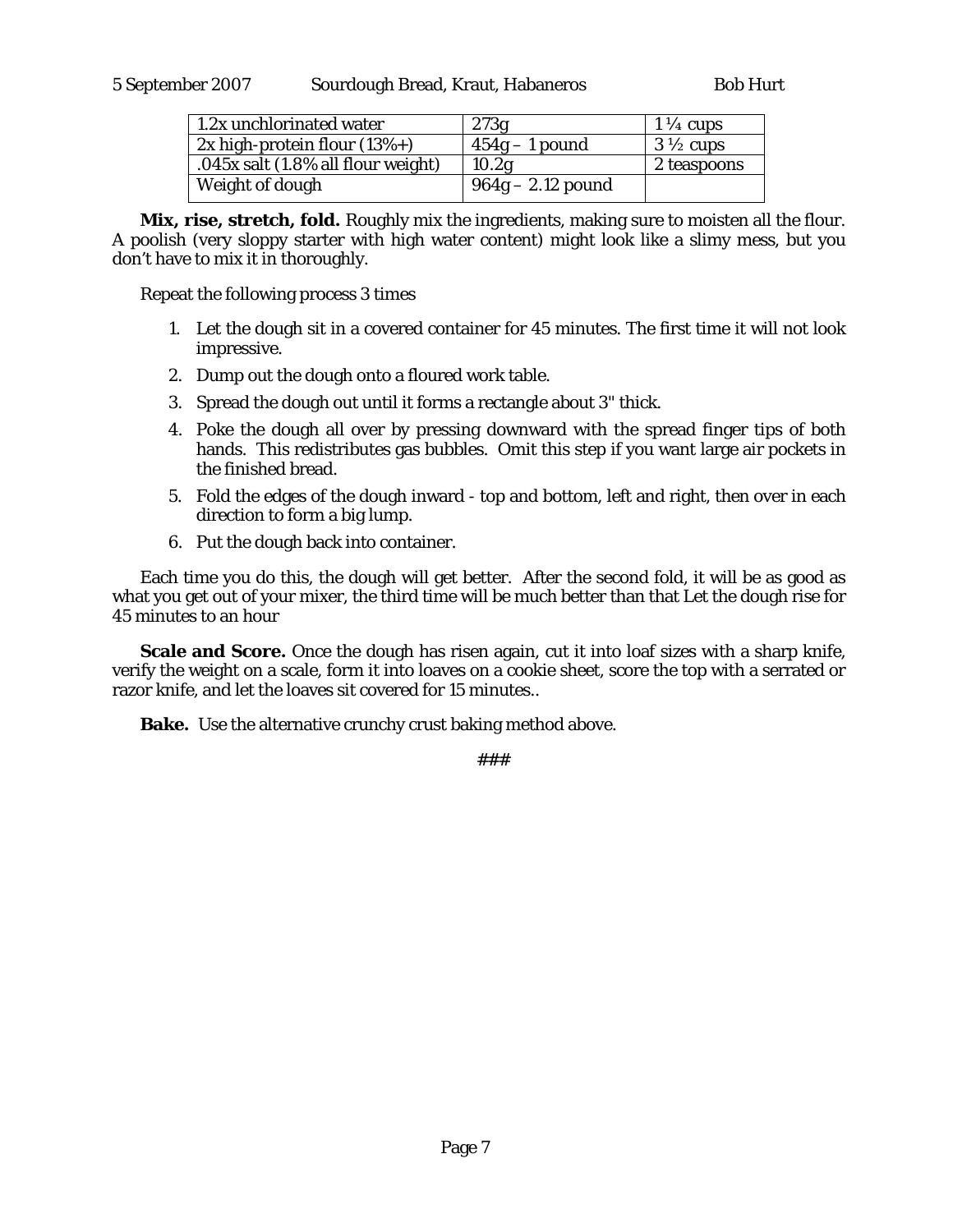### **OTHER SOURDOUGH BREAD RECIPES**

#### **SOURDOUGH FRENCH BREAD- RECIPE MORE HEALTHY FOOD SOLUTIONS**

Adapted from The New Family Cookbook, by Bill Eichner, M.D.

Dr. Eichner describes here the recipe that he uses once or twice a week to make bread. This recipe was developed over many years, starting with a variation of Julia Child's French Bread recipe, and finally combining some ideas from a recipe from the New England Culinary Institute, called Hearth Bread.

**Simple Solution**: Sourdough French Bread Yields 4 small loaves or 14 rolls

6 cups unbleached organic whole grain white flour, divided 1/2 to 1 cup coarse whole-wheat flour 3 teaspoons salt, divided 2 3/4 cups warm water, divided (at about  $100^{\circ}$  F) 1 cup Sourdough Starter (see below) 1 teaspoon baker's yeast 2 tablespoons olive oil 1/3 cup cornmeal

Mix a sponge the night before you plant to bake, by combining 3 cups white flour and the whole-wheat flour with 2 teaspoons salt, 2 cups water, and the sourdough starter. Mix. Cover with a towel and let sit for 10 to 18 hours.

The next morning, prepare the final dough by adding another 3 cups of white flour, 3/4 cup warm water, 1 teaspoon salt, and the yeast.

Using a mixer with a dough hook or food processor with a metal blade, mix at low speed for 2 minutes and then at medium speed for 6 minutes. Turn out onto a floured board and knead by hand until the desired consistency is obtained. Add flour as necessary during the mixing. Place the dough into a large bowl that has been coated with olive oil, making sure that the top of the dough is also coated so that it does not become dry. Cover the bowl with a towel, and allow to rise to two or three times the original volume. The speed of the rise can be altered or halted by changing the ambient temperature; the cooler the temperature in the rising area, the slower the rise. The dough can also be placed in the refrigerator to finish rising at a later date.

Punch the dough down briefly. Dump it again onto a floured board. Cut into loaf-sized pieces. You'll learn to form the loaves or rolls that suit you best. I usually bake two small round loaves and about eight rolls. I place the loaves on an oven sheet sprinkled with cornmeal, cover with a towel, and allow to rise a second time, at least 1 hour.

Heat the oven to 425 º F. Slash the top of the loaves with a razor or scalpel blade. Place into the preheated oven. Spray every 2 minutes with water until the bread has baked for 10 minutes. Then lower the temperature to 350 $^{\circ}$  F and bake another 15 minutes. Remove the bread from the sheet, and allow to cool on a rack.

### **SAN FRANCISCO SOURDOUGH FRENCH BREAD CATEGORY: BREADS**

Prep Time- 960 Minutes Description- A fantastic bread recipe, Serves 4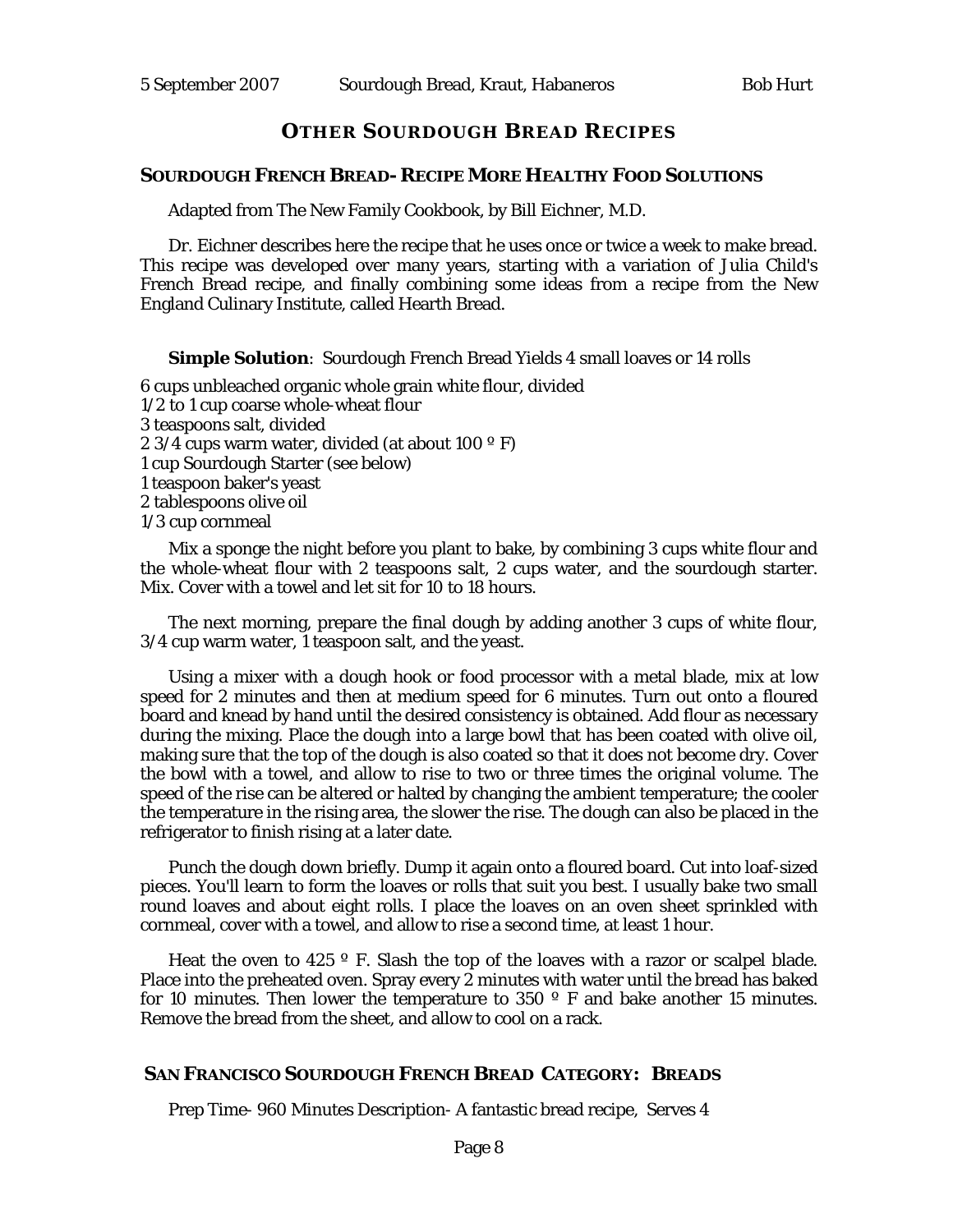1 tbs rye flour 1/4 cup sourdough starter 1 1/2 cup bread flour 1 1/2 cup water

Instructions: ONLY use a wooden spoon to stir the mixture , because the idea is to get lots of air to get the yeast developed.

Mix together:

- 1/4 cup of sourdough starter
- 1/2 cup of bread flour
- 1/2 cup of water

Put in dark , but warm place. A good place is the oven. If you have a gas oven, the pilot light will create enough heat to warm the mixture. For an electric oven, turning on the light will supply warmth. Do not actually turn on the oven, because even the lowest setting will be too hot for the starter. If it is summertime and air temperatures are near 80 º F (27C) or above, you can simply keep the starter on the kitchen counter covered with a small hand towel.

After 8 hours when the starter has peaked, add the following ingredients to the starter:

1 cup of bread flour 1 cup of water

MIX IT AND try to add additional air and let it sit in the oven for another 8 hour.

# **SOURDOUGH FRENCH BREAD**

Recipe By : Bill Turner Hewlett-Packard Personal Software Division

- 1 cup sourdough starter
- 1/2 cup milk (any type, but I prefer whole milk)
- 1 1/8 tablespoons sugar
- 2 1/8 teaspoons salt
- 1 1/8 ounces shortening
- 1/2 pound flour
- 1. Combine milk, sugar, salt, and shortening in a pan. Heat until shortening melts, then cool to lukewarm (about 45 C) .
- 2. Stir milk into starter. Add flour gradually, forming dough that pulls away from sides of the bowl.
- 3. Knead until smooth (about 15 min.), adding flour as needed to keep the dough from sticking to the board. When done, the dough will be fairly heavy, but smooth in texture.
- 4. Place in a well-greased bowl and raise in a warm place until doubled.
- 5. Form into a long loaf (about 40 cm long). Place on a greased baking sheet and let rise again, until almost doubled.